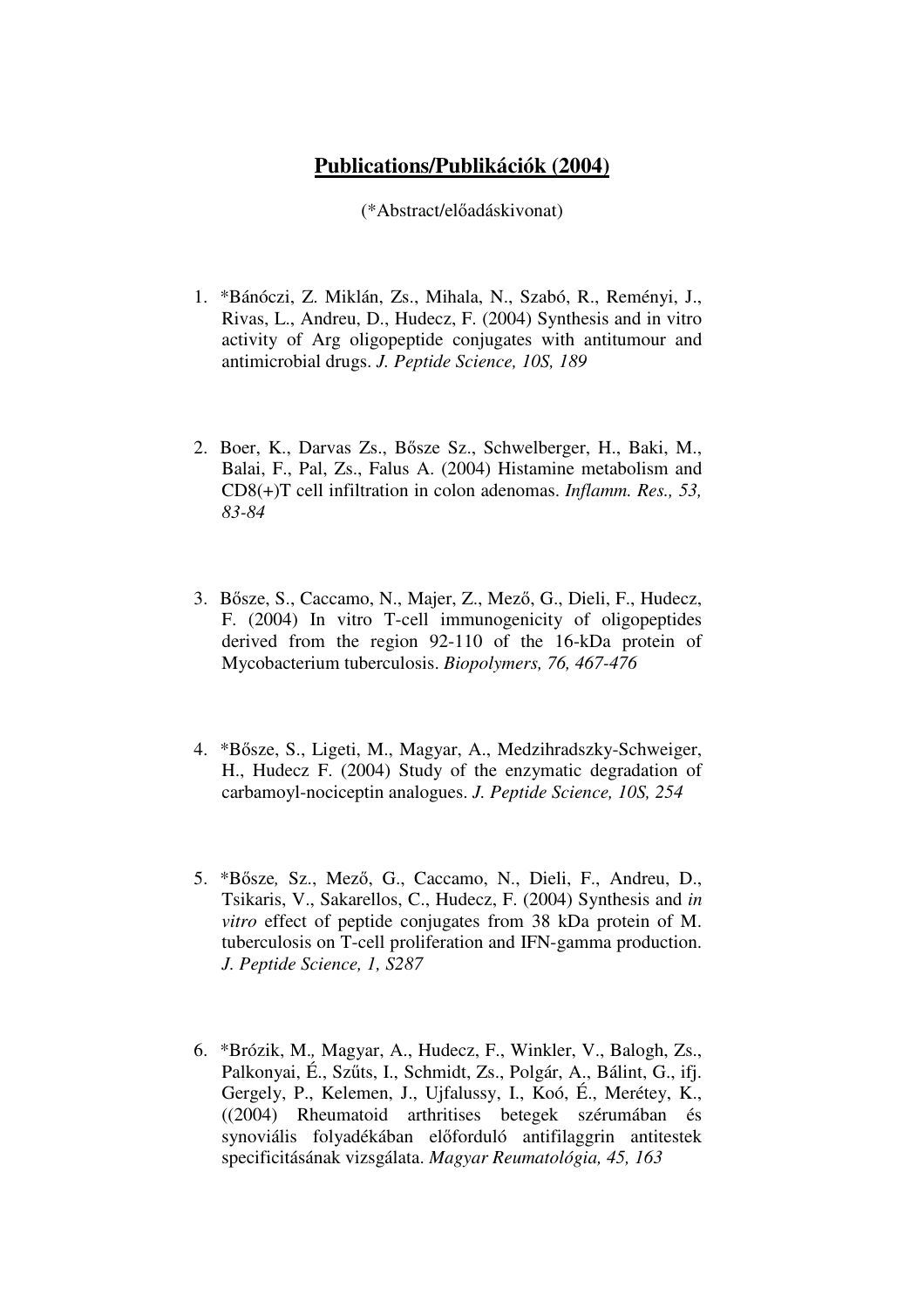- 7. Caccamo, N., Meraviglia, C., La Mendola, C., Bősze, Sz., Hudecz, F., Iványi, J., Dieli, F., Salerno, A. (2004) Characterization of HLA-DR- and TCR-binding residues of an immonodominant and genetically permissive peptide of 16-kDa protein of Mycobacterium tuberculosis. *Eur. J. Immun., 34, 2220-2229*
- 8. Hudecz, F. (2004) Peptides at the turn of the Century. *Chimica Oggi/Chemistry Today, 22, 10-12*
- 9. \*Jakab, A., Mező, G., Láng, O., Török, K., Kőhidai, L., Hudecz, F. (2004) Synthesis and chemotactic activity of conjugates containing for-Met-Leu-Phe chemotactic peptide*. J. Peptide Science, 10S, 163*
- 10.Jókuti, A., Schwelberger, H., Darvas, Zs., Pál, Zs., Bősze, Sz., Falus, A., Hirschberg, A. (2004) Histamine metabolism is altered in nasal polyposis. *Inflamm. Res. 53, 93-94*
- 11. Faragó, J., Novák, Z., Schlosser, G., Csámpai, A., Kotschy, A. (2004) The azaphilic addition of organometallic reagents on tetrazines: scope and limitations. *Tetrahedron, 60, 1991-1996*
- 12. Kállay, C., Cattari, M., Sanna, D., Várnagy, K., Süli-Vargha, H., Csámpai, A., Sóvágó, I., Micera, G. (2004) Copper(II) complexes of amino acid derivatives of the bis(imidazol-2 yl)methyl residue*. New J. Chem., 28, 727-734*
- 13. \*Kocsis, L., Magyar, A., Orosz, Gy. (2004) Ethylene Glycol based Protecting Groups. *J. Peptide Science, 10S, 128*
- 14. Kocsis, L., Orosz, Gy., Magyar, A., Al-Khrasani, M., Kató, E., Rónai, A.Z., Bes, R., Meunier, J.C., Gündüz, Ö., Tóth, G., Borsodi, A., Benyhe, S. (2004) Nociceptin antagonism: probing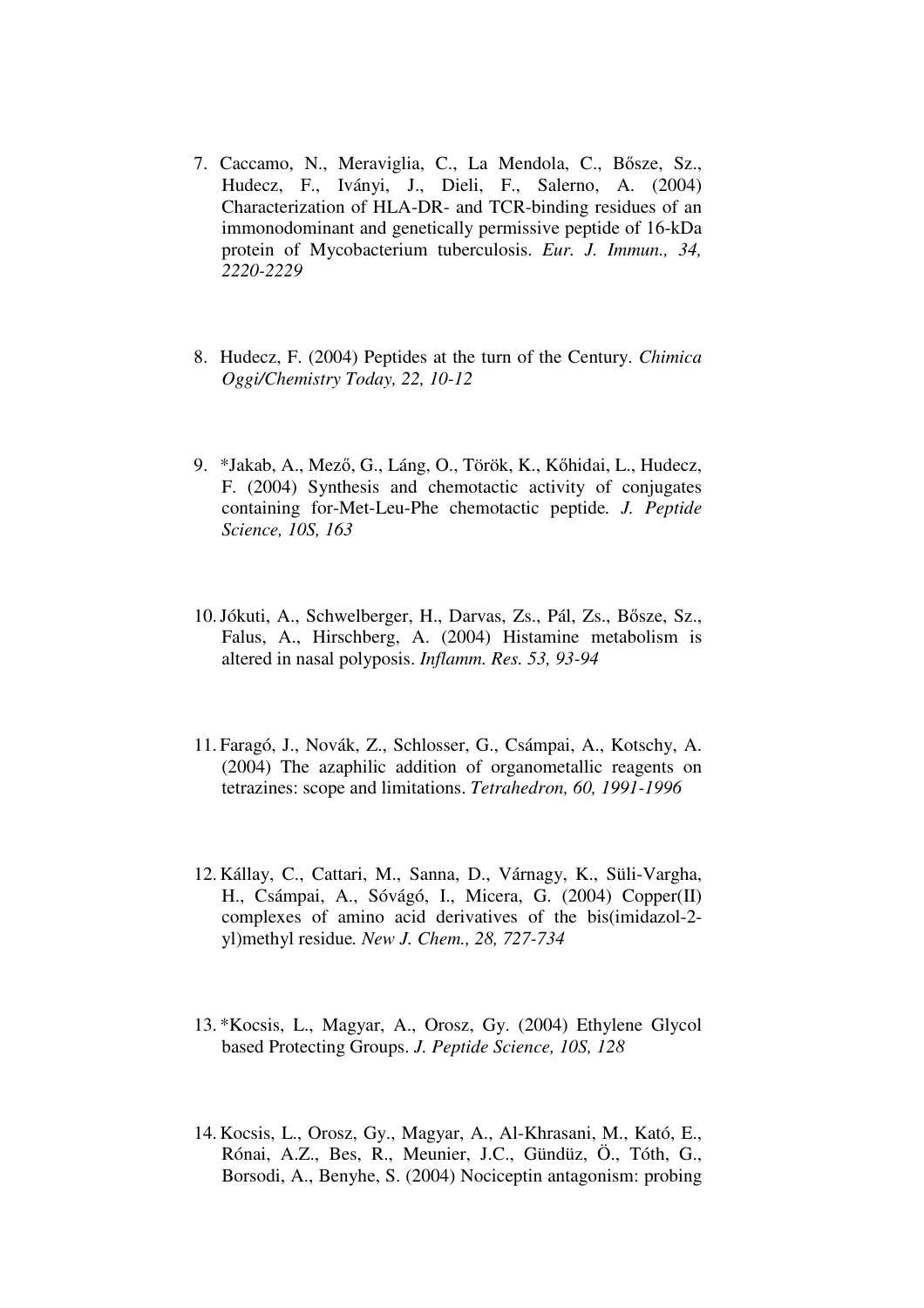the receptor by N-acetyl oligopeptides. *Regulatory Peptides, 122, 199-207*

- 15. Kovács, G.G., László, L., Kovács, J., Jensen, P.H., Lindersson, E., Botond, G., Molnár, T., Perczel, A., Hudecz, F., Mező, G., Erdei, A., Tirian, L., Lehotzky, A., Gelpi, E., Budka, H., Ovádi, J. (2004) Natively unfolded tubulin polymerization promoting protein TPPP/p25 is a common marker of alphasynucleinopathies. *Neurobiol. Dis., 17, 155-162*
- 16. Kovács, K., Kamnev, A.A., Shchelochkov, A.G., Kuzmann, E., Medzihradszky-Schweiger, H., Mink, J., Vértes, A. (2004) Mössbauer spectroscopic evidence for iron(III) complexation and reduction in acidic aqueous solutions of indole-3-butyric acid. *J. Radioanal. Nuclear Chemistry 262, 151-156*
- 17. Kőhidai, L., Kun, L., Csaba, G., Mihala, N., Majer, Zs., Süli-Vargha, H. (2004) Cell-physiological effects of elastin derived (VGVAPG)n oligomers in a unicellular model system. *J. Peptide Science, 10, 427-438*
- 18. \*Kőhidai, L. Láng, O., Illyés, E., Láng, J., Török, K., Mező, G., Hudecz, F. (2004) Tuftsin/formil-peptid konjugátumok kemotaktikus jellegének vizsgálata egysejtű modell-rendszerben – A hordozó molekula módosító hatása a ligand kemotaktikus jellegére. *Magyar Immunológia, 3, 46*
- 19. Kremmer, T., Ludányi, K., Szöllősi, É., Imre, T., Schlosser, G., Boldizsár, M., Vincze, B., Vékey, K. (2004) Liquid chromatographic and mass spectrometric analysis of human serum acid alpha-1-glycoprotein. *Biomed. Chrom., 18, 323-329*
- 20. \*Krikorian, D., Biris, N., Stavrakoudis, A., Sakarellos C., Andreu, D., Mező, G., Hudecz, F., Cung M.T., Tsikaris V.  $(2004)$  <sup>1</sup>H-NMR conformational studies of the gD [Nle<sup>11</sup>] 9-22 antigenic region of herpes simplex virus glycoprotein D. *J. Peptide Science, 10S, 281*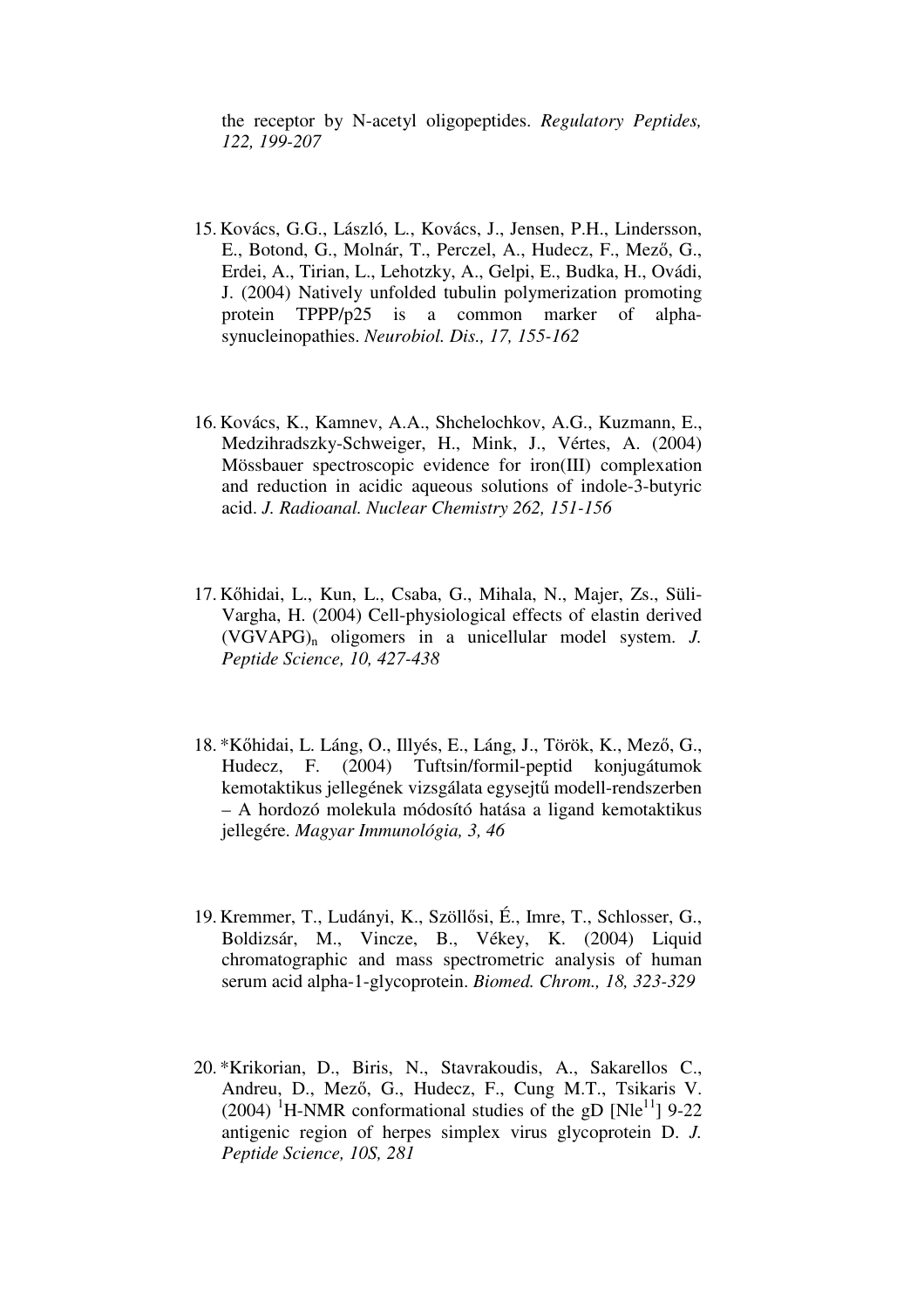- 21. \*Láng, O., Birinyi, J., Láng, J., Mező, G., Hudecz, F., Kőhidai, L. (2004) Chemotactic effects of formyl peptide conjugates on differently differentiated cell lines. *Magyar Immunológia, 3, 50*
- 22. \*Manea, M., Horváti, K., Mező, G., Cecal, R., Tian, X., Stefanescu, R., Hudecz, F., Przybylski, M. (2004) Synthesis, antibody recognition and enzymatic stability of linear, cyclic and branched polypeptides containing a β-amyloid plaque specific epitope. *J. Peptide Science, 10S, 291*
- 23. Manea, M., Mező, G., Hudecz, F., Przybylski, M. (2004) Polypeptide conjugates comprising a beta-amyloid plaquespecific epitope as new vaccine structures against Alzheimer's disease. *Biopolymers, 76, 503-511*
- 24. Marokházi, J., Kóczán, Gy., Hudecz, F., Gráf, L., Fodor, A., Venekei, I. (2004) Enzymatic characterization with progress curve analysis of a collagenolytic enzyme from an enthomopathogenic microorganism, Photorhabdus luminescens. *Biochemical Journal, 379, 633-640*
- 25. Medgyesi, D., Uray, K., Sallai, K., Hudecz, F., Koncz, G., Abramson, J., Pecht, I., Sármay, G., Gergely, J. (2004) Functional mapping of the Fc gamma RII binding site on human IgG1 by synthetic peptides. *Eur. J. Immunol., 34, 1127-1135*
- 26. \*Mező, G., Jakab, A., Czajlik, A., Perczel, A., Farkas, V., Majer, Zs., Kapuvári, B., Vincze B., Csuka, O., Hudecz, F. (2004) Synthesis, structure and antitumour activity of GNRH-III derivatives. *J. Peptide Science, 10S, 255*
- 27. Mező, G., Kalászi, A., Reményi, J., Majer, Zs., Hilbert, Á., Láng, O., Kőhidai, L., Barna, K., Gaál, D., Hudecz, F. (2004) Synthesis, conformation, and immunoreactivity of new carrier molecules based on repeated tuftsin-like sequence. *Biopolymers, 73, 645-656*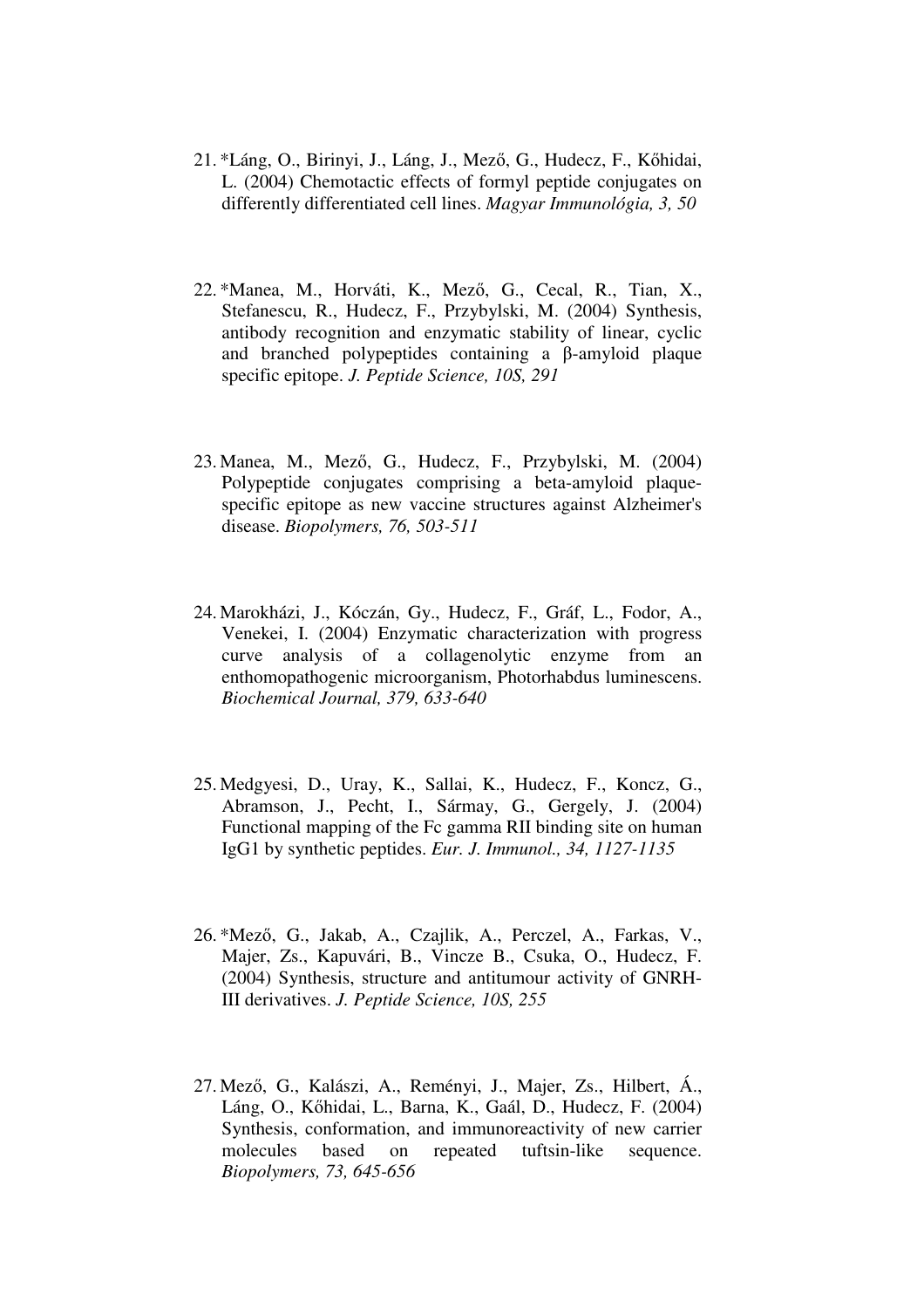- 28. Medgyesi, D., Uray, K., Sallai, K., Koncz, G., Hudecz, F., Abramson, J., Pecht, I., Sármay G., Gergely, J. (2004) Functional mapping of the FcγRII binding site on human IgG1 by synthetic peptides. *Eur. J. Immunol. 34: 1127-1135*
- 29. Mező, G., Manea, M., Jakab, A., Kapuvári, B., Bősze, Sz., Schlosser, G., Przybylski, M., Hudecz, F. (2004) Synthesis and structural characterization of bioactive peptide conjugates using thioether linkage approaches. *J. Peptide Science, 10, 701-713*
- 30. \*Mihala, N., Füzéry, AK., Szabó, P., Perczel, A., Giavazzi, R., Süli-Vargha, H. (2004) Synthesis, structure and deamidation of NGR-cyclopeptides. *J. Peptide Science, 10S, 276*
- 31. \*Ortiz, A., Hudecz, F., Reményi, J., Sospedra, P., Reig, F. (2004) Mixed monolayers of DPPC/poly-lysine constructs. *J. Peptide Science, 10S, 292*
- 32. Ősz, K., Várnagy, K., Süli-Vargha, H., Csámpay, A., Sanna, D., Micera, G., Sóvágó, I. (2004) Acid-base properties and copper(II) complexes of dipeptides containing histidine and additional chelating bis(imidazol-2-yl) residues. *J. Inorg. Biochemistry, 98, 24-32*
- 33. Pál, J., Marczinovits, I., Hudecz, F., Tóth, GK., Mező, G., Molnár, J., Németh, P. (2004) Modeling of main characteristics of bullous pemphigoid antigen-2 (BPAG2) peptide structure in serological recognition by autoantibodies*. Pathol. Oncol. Res., 10, 52-56*
- 34. \*Przybylski, M., Tian, X., Cecal, R.E., Marquardt, A., Manea, M., Amstalden, E., Mező, G., Hudecz, F., McLaurin, J., St.George-Hyslop, P. (2004) Affinity proteomics and mass spectrometric epitope analysis: powerful tools for identification of vaccine lead structures against Alzheimer's disease. *J. Peptide Science, 10S, 296*